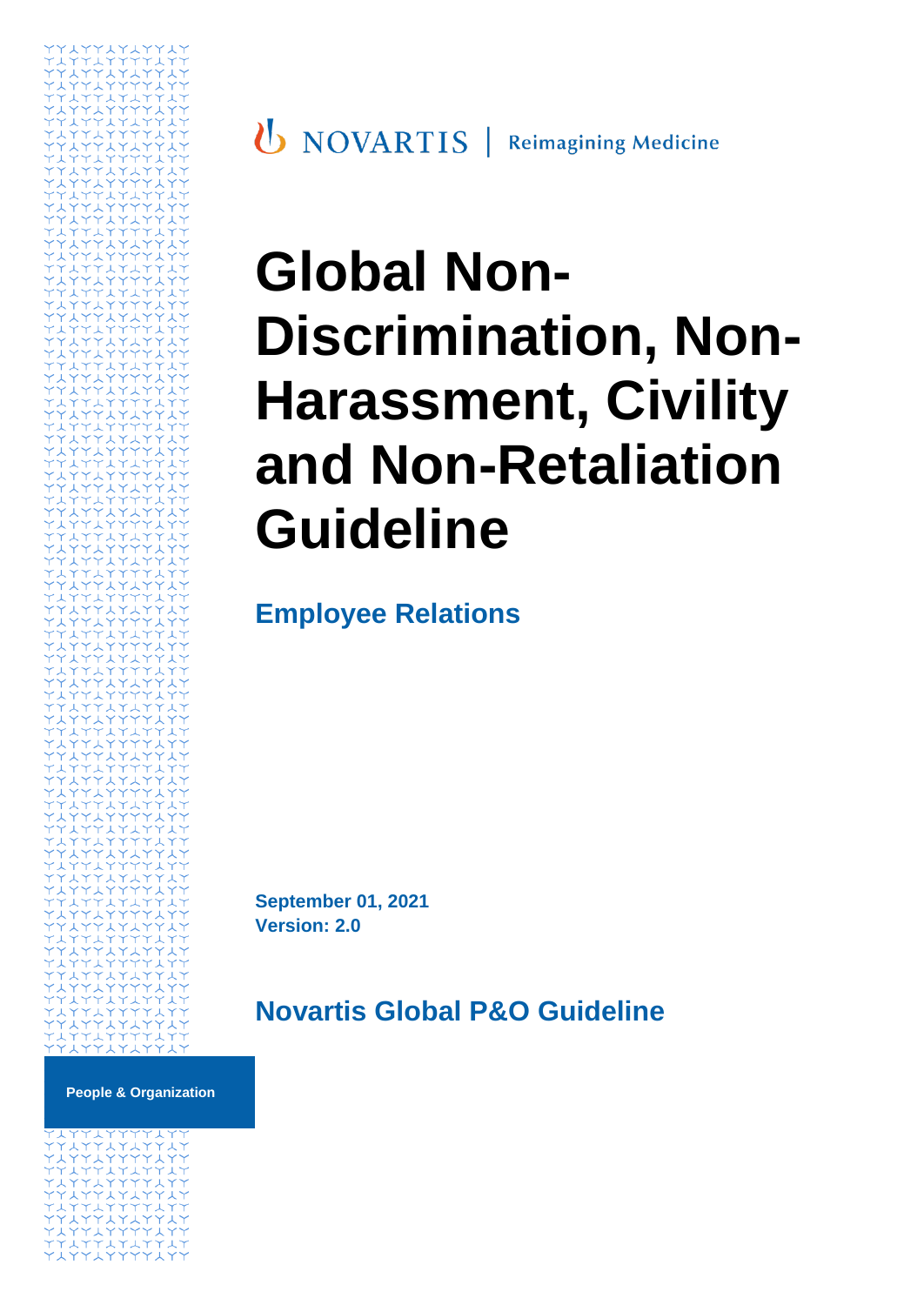#### **Table of Contents**

| 5 | Reporting Misconduct including Harassment, Discrimination and Retaliation6 |  |  |
|---|----------------------------------------------------------------------------|--|--|
| 6 |                                                                            |  |  |
|   |                                                                            |  |  |
|   |                                                                            |  |  |

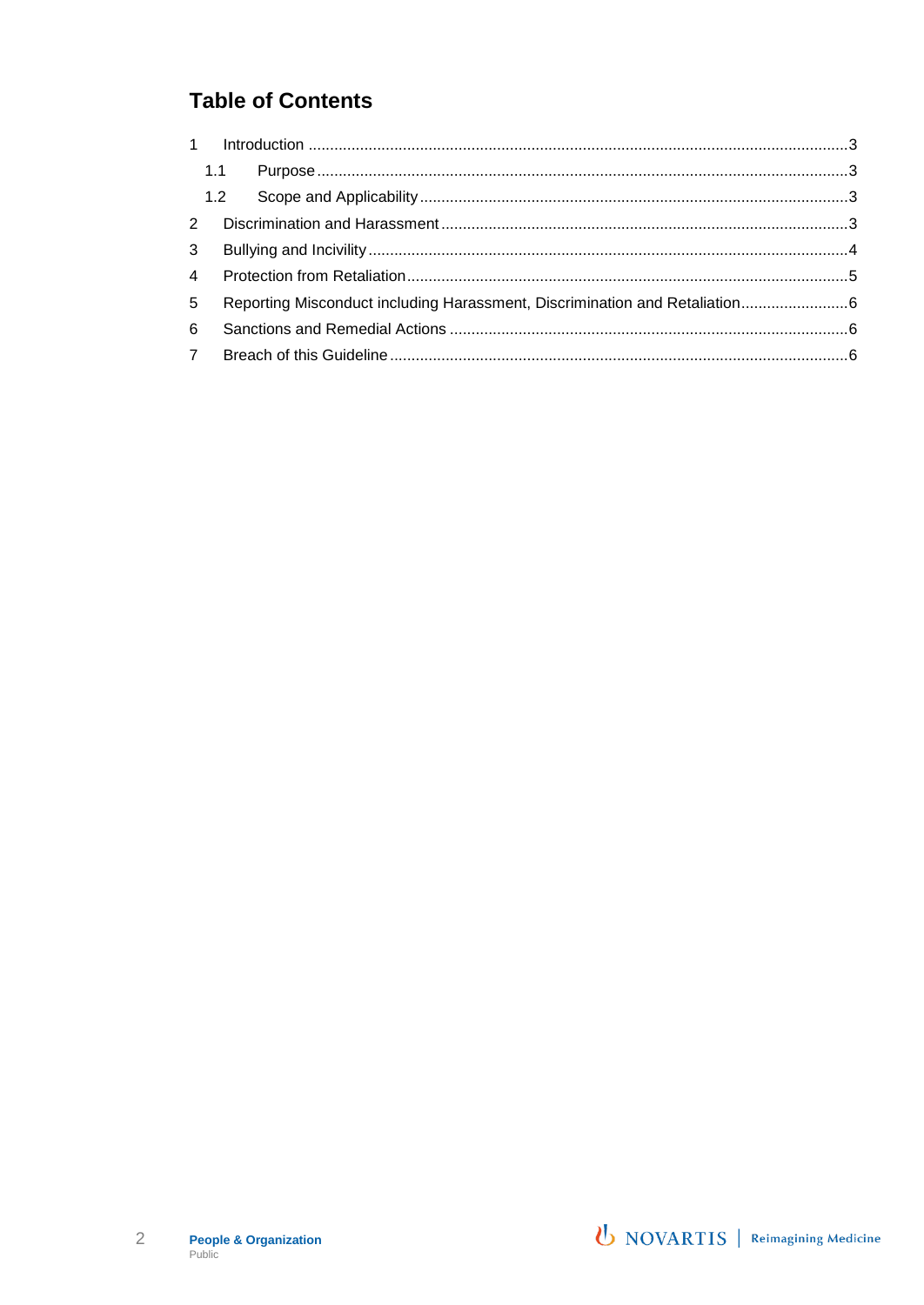## <span id="page-2-0"></span>**1 Introduction**

#### <span id="page-2-1"></span>**1.1 Purpose**

We believe that associates do their best work when they are curious, inspired and unbossed. This guideline supports our commitment to these cultural aspirations by promoting a diverse and inclusive work environment where all associates are treated with dignity and respect, living up to our Values & Behaviors. We are committed to creating a safe workplace where associates have equal opportunities to succeed and an environment free from discrimination, harassment and retaliation, as well as free from bullying and incivility.

This guideline also provides a brief overview of redress procedures, including the Novartis SpeakUp procedure, for any associate who believes they have been subjected to, or witnessed, harassment, discrimination, or for bullying and incivility concerns that cannot be remedied with the assistance of management or P&O and describes protection against retaliation.

#### <span id="page-2-2"></span>**1.2 Scope and Applicability**

The standards described in this guideline are Group-wide. Where necessary, this guideline may be adapted for local implementation, to include locally relevant content and procedures, in compliance with all applicable national and local laws and regulations.

Novartis is committed to providing a work environment free from discrimination, harassment, retaliation, bullying and incivility. This guideline prohibits such conduct by our associates as well as by contractors/third-party associates, e.g. those non-employees who have been engaged as part of the Company's contingent workforce, including, but not limited to, interns, temporary personnel, consultants or independent contractors. Likewise, this guideline prohibits conduct directed at associates and contractors from customers, including, but not limited to, physicians and office staff, suppliers, contractors, vendors, and anyone with whom associates conduct business on behalf of Novartis.

This guideline covers all work locations and work-related events, such as business trips, customer/vendor offices, work-sponsored social events, work-sponsored social media forums, and any forum that is outside of work, but in which the behavior may impact the Novartis work environment.

#### <span id="page-2-3"></span>**2 Discrimination and Harassment**

Discrimination involves treating someone differently based on a "Protected Characteristic;" for purposes of this guideline, a "Protected Characteristic" is a trait or aspect of a person's identity that is legally protected by law or by Novartis principles and guidelines.

Harassment involves subjecting someone to repeated mistreatment or unwelcome attention based on one of those Protected Characteristics, to the point that the treatment or attention is intimidating, hostile or abusive.

Examples of Protected Characteristics are nationality, social origin, gender, gender identity or expression, age, ethnicity, race, religion, sexual orientation, disability, family status, pregnancy, marital status or any other protected characteristic of an individual as defined by local law.

Novartis will not tolerate discrimination or harassment in any aspect of employment, including recruitment, performance, compensation, training and development, transfer and termination.

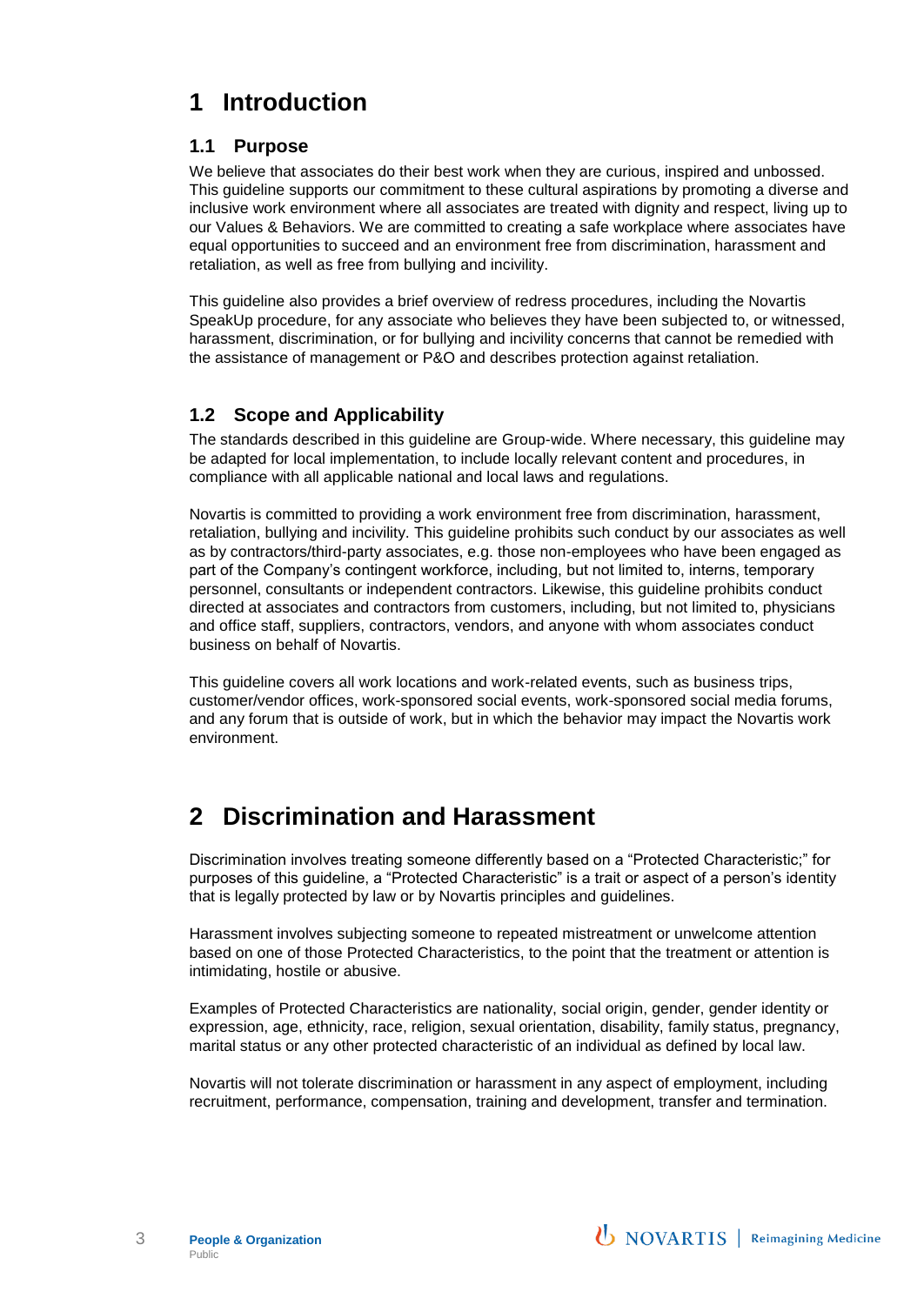Some examples of discrimination include:

- overlooking the most qualified candidate for a position or promotion because of the person's Protected Characteristic,
- demoting or terminating an associate's employment because of the person's Protected Characteristic,
- providing less favorable compensation/performance review/developmental opportunities to persons with a Protected Characteristic than they would otherwise receive.

Some examples of harassment include:

- making ethnic, sexual, racial or discriminatory slurs, jokes, or comments at work, on or off site, at work-sponsored events, or in a forum that is outside of work, but one in which the behavior may impact the Novartis work environment;
- sending or forwarding emails containing ethnic, racial or discriminatory slurs, jokes or comments;
- sharing on social media, walls, bulletin boards, or anywhere on Company premises or Company- owned vehicles, written or graphic material that denigrates or shows hostility or aversion toward a person or group because of any Protected Characteristic.

Some examples of sexual harassment include:

- unwelcome, intentional sexual touching of another person, or repeated unwanted intentional physical contact;
- repeated unwelcome sexual flirtations, advances or propositions;
- verbal abuse of a sexual nature and sexually oriented kidding, teasing or jokes;
- graphic verbal commentaries about an individual's body or appearance;
- electronic display (e-mail, text, or social media) or transmission of sexually suggestive material;
- sexually degrading words used to describe an individual;
- the display in the workplace or work-related office, facility or function, of sexually suggestive objects or pictures;
- offensive visual conduct such as leering or making sexual gestures;
- downloading, transmission and/or possession at work of sexually explicit materials from any source;
- inquiries into another's sexual experiences and activities or discussion of one's own sexual experiences and activities;
- sexual favoritism which includes a supervisor or manager making decisions based upon an associate's receptiveness to sexual advances.

*(Note: Locally relevant examples, according to local laws and regulations, will be included for local implementation.)*

#### <span id="page-3-0"></span>**3 Bullying and Incivility**

Per the Code of Ethics, Novartis does not tolerate bullying and uncivil conduct; these behaviors are not aligned with our Values and Behaviors. Bullying and incivility is behavior that, while not based on a Protected Characteristic, is nonetheless disrespectful, unfair, and harmful to the workplace.

Generally, workplace bullying is targeted mistreatment of an associate or group through a severe occurrence or persistent pattern of intimidating or abusive behaviors. On the other hand, incivility is lower intensity or milder, but consistently rude or discourteous conduct that, if not addressed, could negatively impact the work environment. Such behaviors can be subtle or more overt.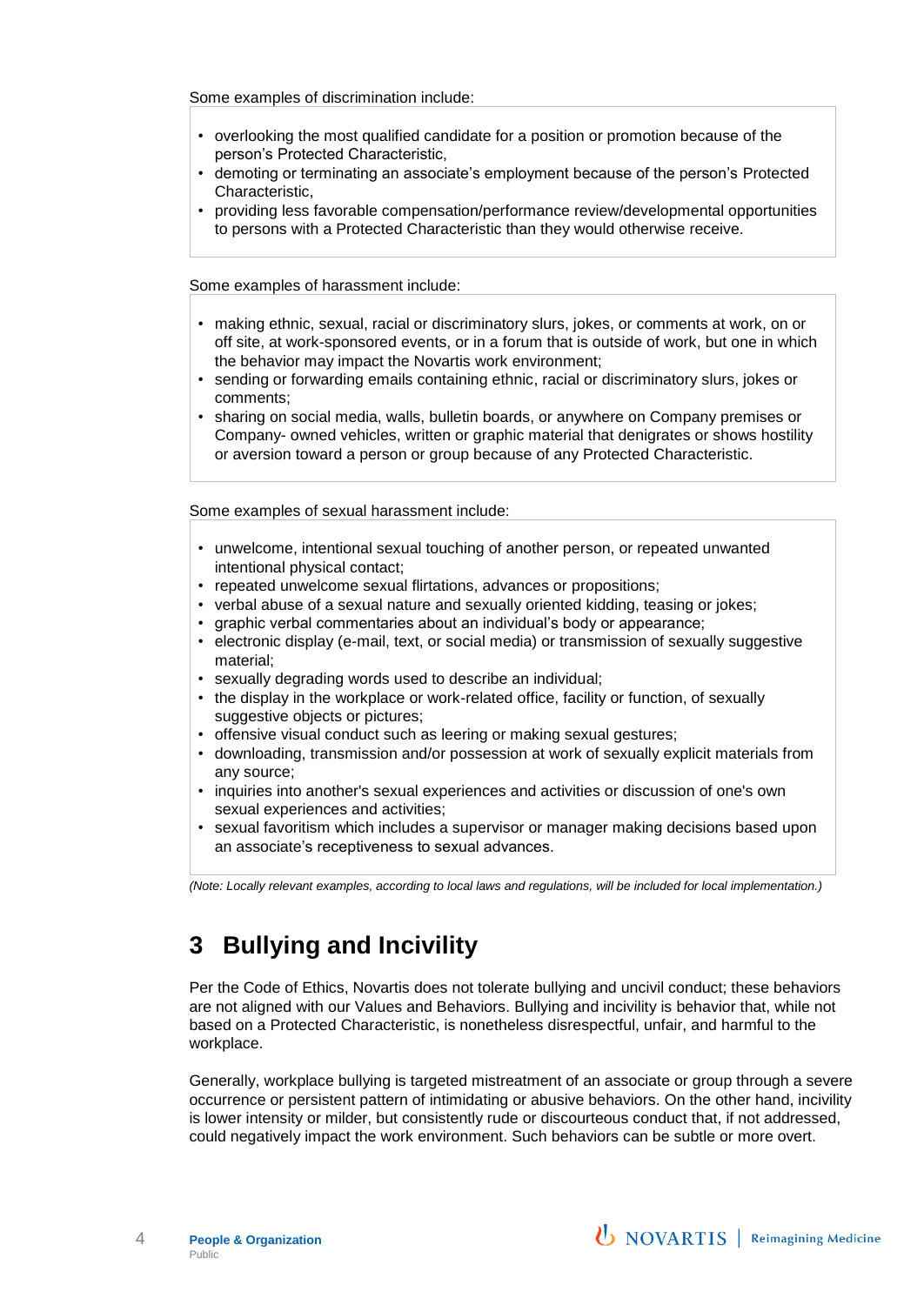Some examples of bullying (targeted mistreatment) include:

- abusive, insulting or offensive language or comments;
- aggressive or intimidating conduct;
- purposefully belittling or humiliating comments;
- deliberately excluding someone from work-related activities to cause isolation;
- unreasonably withholding information that is vital for effective work performance;
- setting tasks that are unreasonably below or beyond a person's skill level without business justification:
- denying access to information, supervision, consultation or resources to the detriment of the worker for the purpose of interfering or sabotaging an associate's performance;
- spreading misinformation or malicious rumors;
- changing work arrangements such as rosters and leave to deliberately inconvenience a particular worker or workers without business justification.

Some examples of incivility (consistently rude or discourteous behavior) include:

- significant emotional tirades and losing one's temper;
- public reprimands and making public insults;
- the "silent treatment": intentionally not speaking to someone to create a feeling of exclusion;
- spreading rumors about an individual, or persistently speaking ill of someone behind their back;
- demeaning associates through comments, gestures or notes;
- rudeness, such as being discourteous, interrupting others, speaking to someone with a condescending tone, or acting in a manner that is inconsistent with our Values and Ethical Principles;
- asking for input and then ignoring it or being dismissive of an opinion without explanation,
- "forgetting" to share credit for collaborative work.

Conduct that is out of scope (and not considered bullying or incivility) includes warranted counseling, disciplinary discussions, performance evaluations and feedback, differences of opinion and non-aggressive conflicts that arise in working relationships, delivered in accordance with our Values & Behaviors and Code of Ethics.

#### <span id="page-4-0"></span>**4 Protection from Retaliation**

Associates who report misconduct, including Harassment, Discrimination and Retaliation, Bullying and/or Incivility are protected against retaliatory actions.

Novartis prohibits retaliation. Retaliation occurs when an associate punishes, or attempts to punish, another associate for having made a good-faith complaint or report about conduct that they reasonably believe to be misconduct, including a violation of Company policy or law. Retaliation can include acts of intimidation, coercion, unjustified criticism, or other form of adverse action.

Some examples of retaliation include:

- unjustified termination of employment;
- unwarranted demotion;
- unwarranted negative performance review;
- less favorable assignments than the associate would have otherwise received.

Any associate who believes that they are being retaliated against, or who has witnessed or is aware of suspected retaliation, has an obligation to report it to the SpeakUp Office.